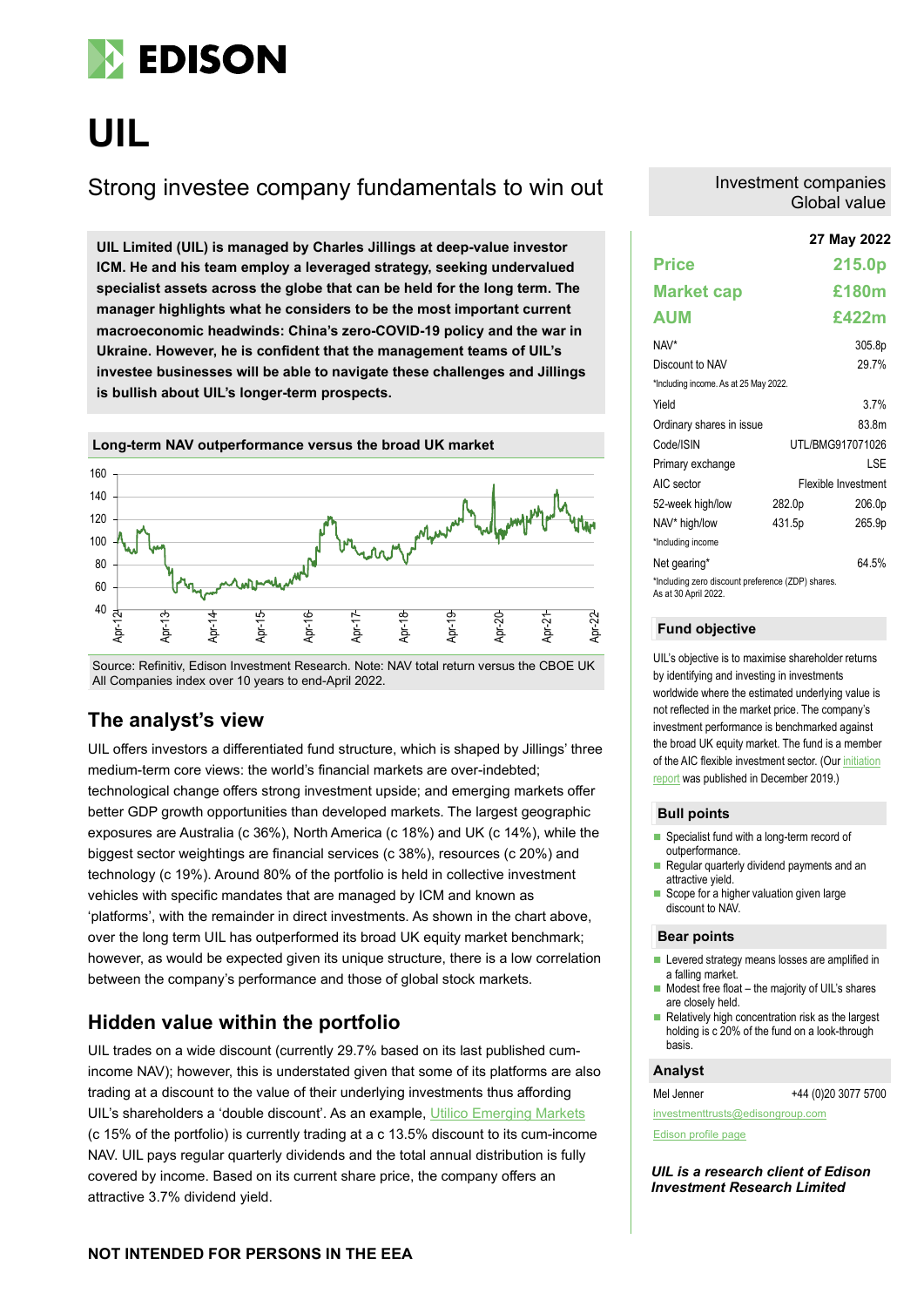

# **Market outlook: Volatility likely to continue**

Global stock prices recovered strongly following the COVID-19 related sell-off in March 2020; however, a challenging macroeconomic backdrop means that, so far, 2022 has proved to be a tough period for global investors (Exhibit 1, left-hand side). They are having to come to terms with an extended period of high inflation, which has been exacerbated by the war in Ukraine and lockdowns in China due to its zero-COVID-19 policy, and interest rates are being hiked as central banks move away from their ultra-loose monetary policies in an effort to combat rising prices. Stock market volatility has been elevated as investors react to daily news headlines, and previously highly valued technology stocks have been under particular pressure from rising interest rates, which reduce the present value of their long-term future cash flows.

Forward P/E multiples are looking much more attractive compared with a few months ago (Exhibit 1, right-hand side) as, in aggregate, they are now trading at a discount rather than a premium to their 10-year averages. However, this improvement may prove to be illusory if consensus earnings expectations are overly optimistic. It is not hard to imagine the prospect of negative earnings estimate revisions as corporate margins come under pressure from rising input costs. With such an uncertain backdrop, investors are likely to be better served by employing a cautious approach, seeking high-quality companies with attractive fundamentals whose leadership teams can manage through the current difficult operating environment.



| Datastream indices forward P/E multiples (at 25 May 2022) |      |      |      |                    |                         |  |  |
|-----------------------------------------------------------|------|------|------|--------------------|-------------------------|--|--|
| (x)                                                       | Last | High | Low  | 10-vear<br>average | Last as % of<br>average |  |  |
| UK                                                        | 11 1 | 157  | 94   | 13.4               | 83                      |  |  |
| Developed markets                                         | 147  | 20.8 | 10.7 | 157                | 93                      |  |  |
| Emerging markets                                          | 12 O | 166  | 10.2 | 131                | 92                      |  |  |
| World                                                     | 142  | 20 O | 106  | 15.3               | 93                      |  |  |

Source: Refinitiv, Edison Investment Research

# **The fund manager: Charles Jillings**

### **The manager's view: Near-term macroeconomic challenges**

There are a series of challenges for global economies, two of which are causing Jillings the greatest concern as he believes they are significant headwinds to growth. The first is China and its zero-COVID-19 policy, which is leading to shutdowns and disruption of the global supply chain and distribution channels. This will negatively affect global economies as manufacturing inputs are held up. The manager says that the outcome for a resolution is unclear as China's President Xi Jinping has invested a significant amount of political capital into the country's COVID-19 policy, so it is difficult to see how he would climb down. Jillings suggests that, ultimately, there are two possible outcomes: either China learns to live with COVID-19, and its economy grows, or lockdowns continue, the Chinese economy slows and this negatively affects other regions around the world.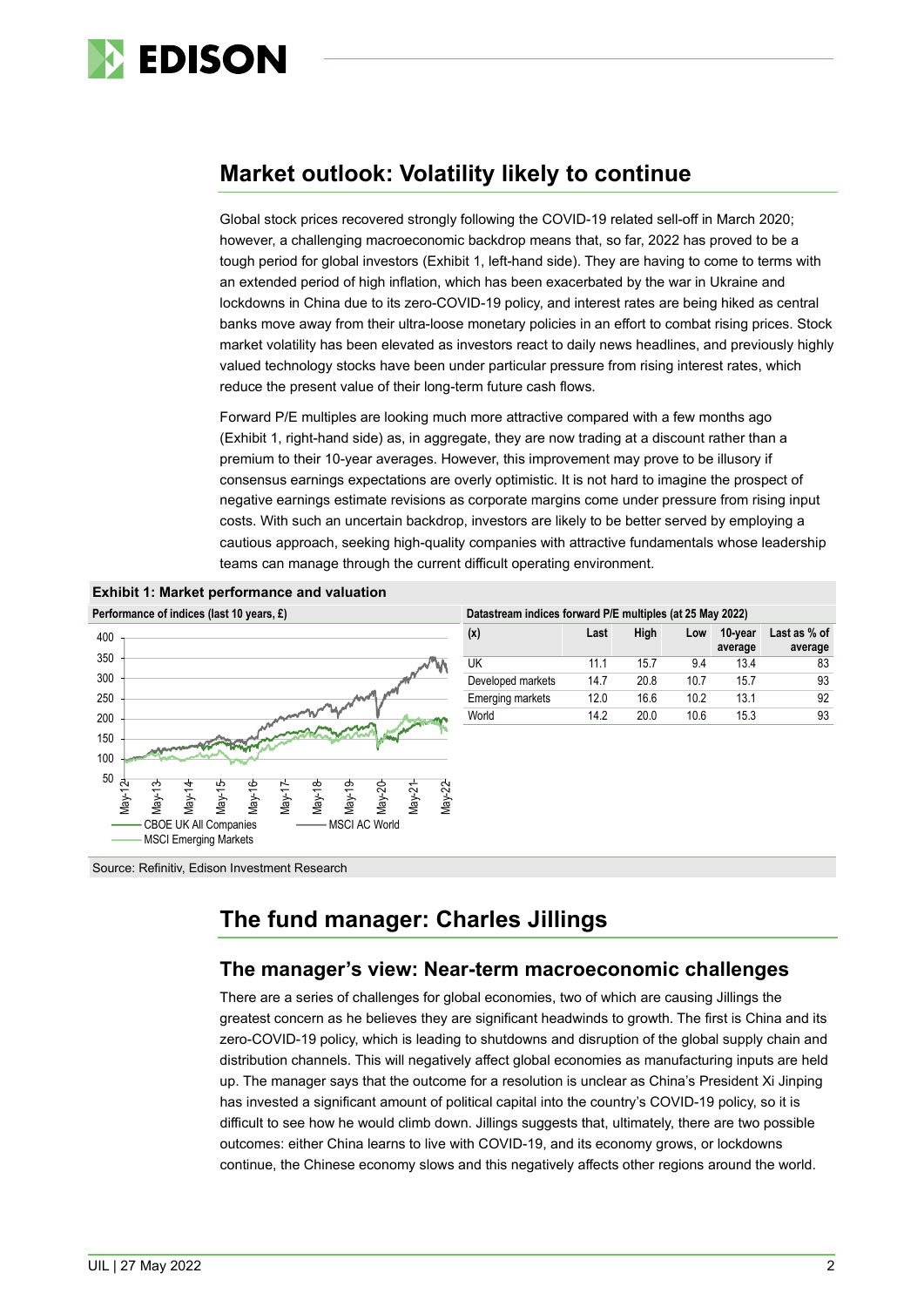

The other major concern that the manager has is the war in Ukraine, which he considers to a be a brutal and ugly development. Jillings explains that the negative impacts on soft commodity markets will be significant, and product shortages will put real pressure on some societies. He believes that most of the western world should be relatively immune; however, the manager worries that poorer nations will experience food shortages.

Global inflation is rising partly because of the war in Ukraine; however, Jillings opines that a moderation in the pace of higher prices could occur faster than consensus expectations. His view is that inflation is being driven by supply shortages rather than excess demand and, given time, these distortions will be resolved. The manager compares 2021, which saw a spike in demand as COVID-19 lockdowns were lifted, with the 2022 supply disruptions; he believes that if the Russian invasion of Ukraine had not occurred, the global demand/supply balance would have resolved itself, and inflation would not have risen to current levels.

Jillings suggests that the world can deal with inflation and higher interest rates but acknowledges there is a risk that central banks overshoot, by raising interest rates too much and negatively affecting economic growth. In the meantime, people are being challenged by the rising cost of living. The manager believes that corporate earnings will come under pressure as margins will be squeezed due to companies being unable to always pass on higher input costs. Also, with many investors never having experienced inflationary periods, he expects high levels of risk aversion and volatility among all asset classes. However, Jillings highlights full employment as being a positive aspect of the current macroeconomic backdrop. He believes that a jobs shortage means there is a lower risk of recession and although this is likely to result in higher wage inflation the manager considers this to be 'a better problem to have'.

# **Current portfolio positioning**

As shown in Exhibit 2, at end-April 2022, UIL's top 10 holdings made up 96.9% of the fund, which was the same concentration as a year earlier; nine positions were common to both periods. However, four of the top 10 holdings (Somers, Zeta Resources, Utilico Emerging Markets and Allectus Capital) are platforms with a portfolio of underlying holdings, so UIL's fund concentration is not as high as these numbers would suggest. The total number of positions including the platforms is c 40 and c 16% of the fund is held in unlisted investments (excluding loans to listed companies and listed companies classed as level 3 investments, which are valued using inputs that are not based on observable market data). UIL's largest position at c 38% of the fund is Somers, which has a portfolio of more than 10 investments. Its largest holding is Australia-listed Resimac, which is a leading non-bank lending and multi-channel distribution business in Australia and New Zealand. On a look-through basis, Resimac makes up c 20% of UIL's portfolio, while the top 10 holdings make up 62.6%.

|                                | Company<br><b>Sector</b><br>Country* |                                               | Portfolio weight % |               |  |
|--------------------------------|--------------------------------------|-----------------------------------------------|--------------------|---------------|--|
|                                |                                      |                                               | 30 Apr 2022        | 30 Apr 2021** |  |
| Somers                         | Bermuda                              | Financial services investment holding company | 37.9               | 38.4          |  |
| Zeta Resources                 | Australia                            | Resources investment company                  | 21.5               | 20.8          |  |
| Utilico Emerging Markets Trust | UK                                   | Emerging markets investment trust             | 14.7               | 14.8          |  |
| <b>ICM Mobility</b>            | UK                                   | Digitisation of public and private transport  | 9.0                | 5.7           |  |
| Allectus Capital               | Bermuda                              | Fintech investment company                    | 5.5                | 5.1           |  |
| Resolute Mining                | Australia                            | Gold mining                                   | 3.7                | 5.1           |  |
| Nautilus Data Technologies     | US                                   | Data centre technology                        | 1.6                | N/A           |  |
| Starpharma Holdings            | Australia                            | Dendrimer products                            | 1.2                | 2.4           |  |
| AssetCo                        | UK                                   | Asset and wealth management services          | 1.0                | 0.8           |  |
| Orbital Corporation            | Australia                            | Clean engine technologies/alt fuel systems    | 0.8                | 2.6           |  |
| Top 10 (% of portfolio)        |                                      |                                               | 96.9               | 96.9          |  |
|                                |                                      |                                               |                    |               |  |

**Exhibit 2: Top 10 holdings (as at 30 April 2022)**

ource: UIL. Edison Investment Research. Note \*Country of listing or domicile. \*\*N/A where not in end-April 2021 top 10.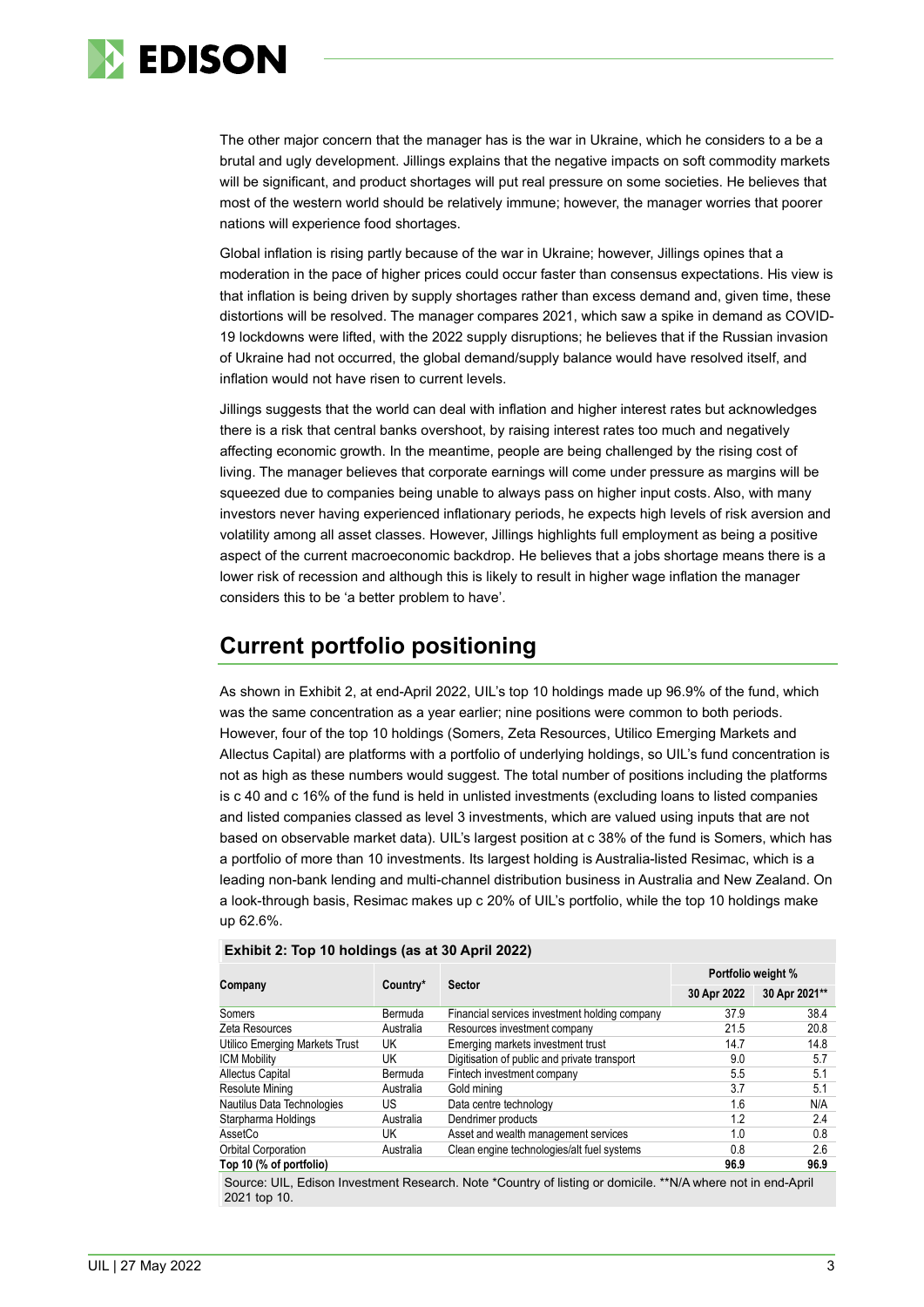

UIL's geographic breakdown is shown in Exhibit 3. At end-April 2022, the largest increase over the prior 12 months was a higher weighting to North America (+5.1pp); this was partly due to the strong share price performance of Copper Mountain Mining (held in the Zeta Resources platform). The largest decrease was the Middle East/Africa exposure (-4.7pp), which was primarily due to the performance of Resolute Mining.

Jillings reports that UIL's portfolio is long Australian and Canadian dollars, but due to currency hedges, its sterling exposure is neutral.

|                     | -<br>. .                 | . .<br>$\cdot$           | $\mathbf{r}$ |
|---------------------|--------------------------|--------------------------|--------------|
|                     | Portfolio end-April 2022 | Portfolio end-April 2021 | Change (pp)  |
| Australia           |                          | 36.1<br>37.5             | (1.4)        |
| North America       |                          | 17.6<br>12.5             | 5.1          |
| UK                  |                          | 10.8<br>13.5             | 2.7          |
| Asia                |                          | 9.6<br>11.0              | (1.4)        |
| Europe (ex-UK)      |                          | 6.7<br>4.1               | 2.6          |
| Other - gold mining |                          | 5.3<br>7.0               | (1.7)        |
| Bermuda             |                          | 4.5<br>5.5               | (1.0)        |
| Latin America       |                          | 4.3<br>4.4               | 0.1          |
| New Zealand         |                          | 1.3<br>1.6               | (0.3)        |
| Middle East/Africa  |                          | 5.7<br>1.0               | (4.7)        |
|                     |                          | 100.0<br>100.0           |              |

### **Exhibit 3: Portfolio geographic exposure on a look-through basis (% unless stated)**

Source: UIL, Edison Investment Research

There have been modest changes in UIL's sector exposure over the 12 months to end-April 2022 (Exhibit 4), with a higher technology weighting (+2.7pp) and a lower exposure to the gold mining sector (-1.7pp).

|                            | Portfolio end-April 2022 | Portfolio end-April 2021 | Change (pp) |
|----------------------------|--------------------------|--------------------------|-------------|
| <b>Financial services</b>  | 38.0                     | 38.5                     | (0.5)       |
| Resources                  | 19.7                     | 18.8                     | 0.9         |
| Technology                 | 19.1                     | 16.4                     | 2.7         |
| Gold mining                | 5.3                      | 7.0                      | (1.7)       |
| Ports                      | 3.3                      | 3.5                      | (0.2)       |
| Electricity                | 2.3                      | 2.8                      | (0.5)       |
| Telecoms                   | 1.7                      | 1.7                      | 0.0         |
| Renewables                 | 1.7                      | 1.5                      | 0.2         |
| Oil & gas                  | 1.4                      | 1.8                      | (0.4)       |
| Water                      | 0.8                      | 0.5                      | 0.3         |
| Airports                   | 0.7                      | 0.5                      | 0.2         |
| Infrastructure investments | 0.7                      | 0.7                      | 0.0         |
| Other                      | 5.3                      | 6.3                      | (1.0)       |
|                            | 100.0                    | 100.0                    |             |

### **Exhibit 4: Portfolio sector exposure on a look-through basis (% unless stated)**

Source: UIL, Edison Investment Research

Jillings considers that UIL's larger investments are performing well in a tough operating environment. He highlights Resimac: this mortgage securitisation business recently released a very strong earnings report; its earnings per share was an all-time high and the manager expects the company to continue to grow its top and bottom line. However, Resimac's stock price did not react positively as smaller-cap financial service businesses are currently out of favour with investors.

Zeta Resources' largest holding is Canada-based Copper Mountain Mining, which has had some short-term negative impacts from poor weather (which happens periodically) and lower-grade ore due to increasing its capacity (which was expected). Jillings considers that Copper Mountain is a well-positioned mining business with a strong management team that has been paying down the company's debt. The firm should benefit from high demand for copper helped by an anticipated acceleration to energy security and green energy. Also, as and when China deals with COVID-19, the manager expects the Chinese authorities to ease constraints on its housing sector and boost infrastructure spend, which should drive increased demand for commodities.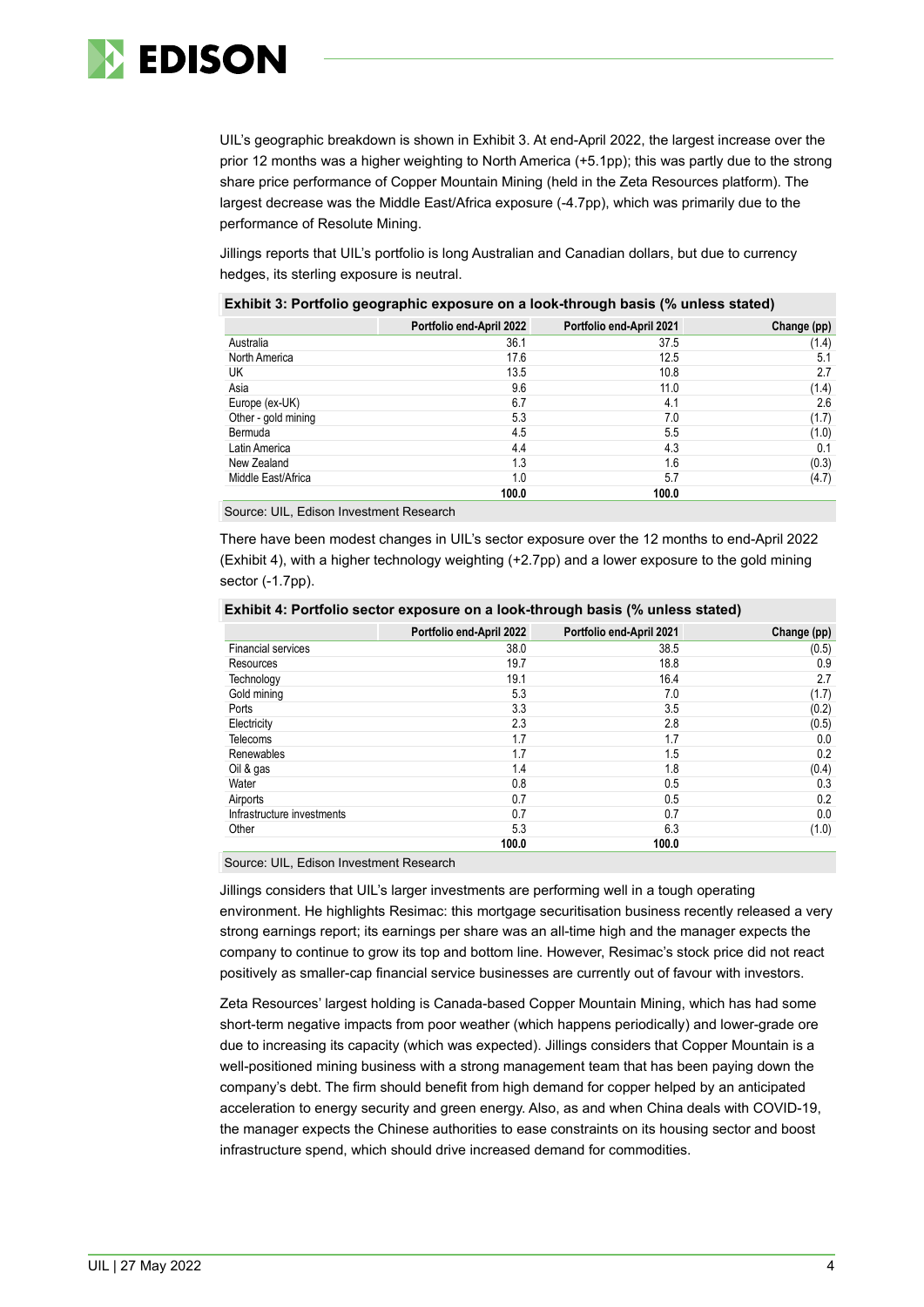

Resolute Mining's share price has been disappointing as investors have been concerned about the company's high level of debt and its ability to pay this down while reinvesting in its asset base. However, the manager believes that Resolute is 'doing a good job' and expects the company to generate higher levels of cash flow, although the political environment in Mali, where the miner's largest asset is located, remains uncertain.

In our last [review](https://www.edisongroup.com/publication/a-unique-portfolio-of-undervalued-global-assets/30174/) published in November 2021, we highlighted UIL's modest investment in the Novareum Blockchain Asset Fund. The manager says that blockchain assets have had a 'torrid time' experiencing higher levels of volatility than other investments. However, he says that this is unsurprising as any new asset class can be difficult to price.

# **Performance: Mid/long-term record of outperformance**

|                                                                           | <b>EXIMPIL 0.</b> I IVG-YOUI GIOOIGIG POTTOMINGHOG GUID |                      |               |                               |                                     |  |  |
|---------------------------------------------------------------------------|---------------------------------------------------------|----------------------|---------------|-------------------------------|-------------------------------------|--|--|
| 12 months ending                                                          | Share price<br>(%)                                      | <b>NAV</b><br>$(\%)$ | Companies (%) | CBOE UK All MSCI AC World (%) | <b>MSCI Emerging</b><br>Markets (%) |  |  |
| 30/04/18                                                                  | 3.9                                                     | (1.2)                | 8.1           | 7.8                           | 14.7                                |  |  |
| 30/04/19                                                                  | 22.0                                                    | 37.7                 | 2.5           | 11.6                          | 0.7                                 |  |  |
| 30/04/20                                                                  | (17.3)                                                  | (21.3)               | (17.2)        | (1.2)                         | (8.7)                               |  |  |
| 30/04/21                                                                  | 58.3                                                    | 41.4                 | 25.3          | 33.4                          | 35.9                                |  |  |
| 30/04/22                                                                  | 4.5                                                     | 0.1                  | 9.1           | 4.7                           | (9.6)                               |  |  |
| Source: Refinitiv, Note: All % on a total return basis in pounds starling |                                                         |                      |               |                               |                                     |  |  |

Source: Refinitiv. Note: All % on a total return basis in pounds sterling.

**Exhibit 5: Five-year discrete performance data**

### **Exhibit 6: Investment company performance to 30 April 2022**

**Price, NAV\* and index total return performance, one-year rebased Price, NAV and index total return performance (%)**



Source: Refinitiv, Edison Investment Research. Note: Three-, five- and 10-year performance figures annualised. \*Monthly NAVs.

In H122 (ending 31 December 2021), UIL's NAV and share price total returns of -9.9% and -5.3%, respectively, lagged the benchmark's +6.5% total return. However, it is important to remember the company's very strong relative performance in FY21, where its NAV and share price total returns of +50.9% and +57.0%, respectively, compared with the benchmark's +21.5% total return.

The primary reason for UIL's negative total return in H122 was the 23.2% fall in Resimac's share price, which contributed 8.2% of the 9.9% decline in UIL's NAV. On the positive side, Zeta Resources' shares appreciated by 16.2% in H122, driven by the +89.3% move in its second-largest holding, Panoramic Resources, due to a strengthening outlook for nickel prices. Resolute Mining continued to disappoint; its shares declined by 23.8% due to weak operating performance and concerns about the political outlook in Mali.

UIL's relative performance is shown in Exhibit 7. The company is ahead of the broad UK market over the last five and 10 years in NAV and share price terms and its share price has outperformed over the last three years. While UIL has lagged the performance of the UK market over the shorter periods shown, Jillings comments that while global stock markets have been volatile, he has a high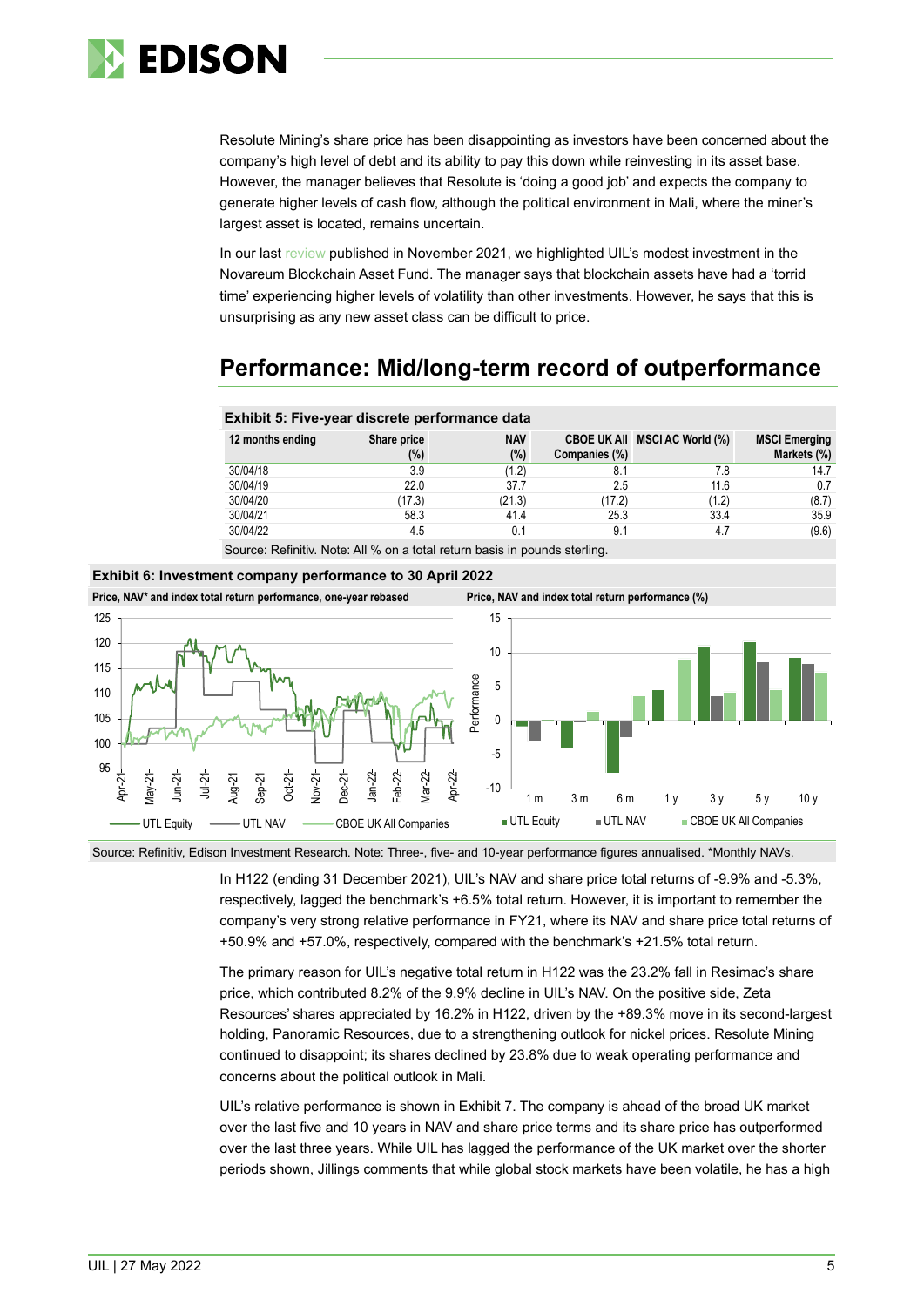

degree of confidence in the portfolio companies' fundamentals and expects their share prices to perform relatively well in a more stable macroeconomic environment.

| Exhibit 7: Share price and NAV total return performance, relative to indices (%) |  |  |  |  |  |  |  |  |  |
|----------------------------------------------------------------------------------|--|--|--|--|--|--|--|--|--|
|----------------------------------------------------------------------------------|--|--|--|--|--|--|--|--|--|

|                                         | One month | Three months | Six months | One year | Three years | Five years | 10 years |
|-----------------------------------------|-----------|--------------|------------|----------|-------------|------------|----------|
| Price relative to CBOE UK All Companies | (1.0)     | (5.4)        | (10.9)     | (4.2)    | 20.9        | 38.4       | 21.5     |
| NAV relative to CBOE UK All Companies   | (3.2)     | (1.7)        | (5.9)      | (8.3)    | (1.7)       | 20.8       | 12.0     |
| Price relative to MSCI AC World         | 2.7       | (2.0)        | (4.4)      | (0.2)    | (0.8)       | 4.6        | (26.1)   |
| NAV relative to MSCI AC World           | 0.5       | 1.8          | 0.9        | (4.4)    | (19.3)      | (8.7)      | (31.9)   |
| Price relative to MSCI Emerging Markets | 0.1       | 0.3          | (1.6)      | 15.7     | 22.1        | 33.9       | 36.3     |
| NAV relative to MSCI Emerging Markets   | (2.1)     | 4.2          | 4.0        | 10.8     | (0.7)       | 17.0       | 25.6     |
|                                         |           |              |            |          |             |            |          |

Source: Refinitiv, Edison Investment Research. Note: Data to end-April 2022. Geometric calculation.



Source: Refinitiv, Edison Investment Research

## **Peer group comparison**

### **Exhibit 9: Selected peer group at 25 May 2022\***

| % unless stated                     | Market<br>cap £m | <b>NAV TR</b><br>1 year | <b>NAV TR</b><br>3 year | <b>NAV TR</b><br>5 year | <b>NAV TR</b><br>10 year | <b>Discount</b><br>(cum-fair) | Ongoing<br>charge | Perf.<br>fee | <b>Net</b><br>gearing | <b>Dividend</b><br>yield |
|-------------------------------------|------------------|-------------------------|-------------------------|-------------------------|--------------------------|-------------------------------|-------------------|--------------|-----------------------|--------------------------|
| UIL                                 | 181.1            | (12.5)                  | (3.9)                   | 28.6                    | 107.7                    | (29.7)                        | 2.0               | Yes          | 165                   | 3.7                      |
| Aberdeen Diversified Inc & Growth   | 305.1            | 7.3                     | 12.4                    | 12.6                    | 60.2                     | (18.2)                        | 0.6               | No           | 102                   | 5.7                      |
| <b>BMO Managed Portfolio Growth</b> | 94.0             | (13.0)                  | 14.8                    | 28.7                    | 154.2                    | 1.5                           | 1.0               | Yes          | 100                   | 0.0                      |
| <b>BMO Managed Portfolio Income</b> | 63.2             | (2.3)                   | 14.4                    | 21.6                    | 120.4                    | (0.7)                         | 1.1               | Yes          | 107                   | 4.8                      |
| Caledonia Investments               | 1.987.0          | 28.0                    | 47.6                    | 70.0                    | 232.9                    | (28.5)                        | 1.0               | No           | 100                   | 1.8                      |
| Capital Gearing                     | 1,151.3          | 7.3                     | 24.3                    | 35.3                    | 85.1                     | 2.3                           | 0.6               | No           | 100                   | 0.9                      |
| Hansa Investment Company 'A'        | 148.4            | (4.7)                   | 10.3                    | 21.9                    | 71.7                     | (38.2)                        | 1.1               | No           | 100                   | 1.7                      |
| JPMorgan Multi-Asset Growth & Inc   | 80.6             | (1.7)                   | 11.0                    |                         |                          | (0.1)                         | 1.1               | No           | 100                   | 4.0                      |
| JZ Capital Partners                 | 129.8            | 12.7                    | (56.6)                  | (57.2)                  | (31.8)                   | (49.8)                        | 6.1               | Yes          | 105                   | 0.0                      |
| Livermore Investments               | 80.7             | 26.9                    | 16.6                    | 30.4                    | 201.7                    | (23.3)                        | 1.8               | No           | 100                   | 6.7                      |
| Miton Global Opportunities          | 85.4             | (3.8)                   | 22.6                    | 32.8                    | 147.1                    | (0.9)                         | 1.3               | No           | 100                   | 0.0                      |
| Momentum Multi-Asset Value Trust    | 55.9             | (1.2)                   | 15.3                    | 25.3                    | 129.9                    | (0.8)                         | 1.6               | No           | 111                   | 4.0                      |
| New Star Investment Trust           | 90.2             | 3.0                     | 19.5                    | 32.2                    | 92.8                     | (31.0)                        | 0.9               | No           | 100                   | 1.1                      |
| Personal Assets                     | 1.810.0          | 2.9                     | 21.7                    | 26.2                    | 66.1                     | 1.0                           | 0.7               | No           | 100                   | 1.2                      |
| <b>RIT Capital Partners</b>         | 3,721.0          | 2.4                     | 46.5                    | 63.6                    | 163.9                    | (10.1)                        | 0.7               | Yes          | 112                   | 0.0                      |
| <b>Ruffer Investment Company</b>    | 949.9            | 6.3                     | 39.3                    | 35.3                    | 80.2                     | 4.0                           | 1.1               | No           | 100                   | 1.0                      |
| Tetragon Financial                  | 730.0            | 26.6                    | 31.3                    | 69.0                    | 264.7                    | (64.3)                        | 2.1               | Yes          | 100                   | 4.3                      |
| Simple average                      | 686.1            | 5.0                     | 16.9                    | 29.8                    | 121.7                    | (16.9)                        | 1.5               |              | 106                   | 2.4                      |
| Fund rank in sector (17 funds)      | 8                | 16                      | 16                      | 10                      | 9                        | 13                            | 15                |              |                       |                          |

Source: Morningstar, Edison Investment Research. Note: \*Performance to 24 May 2022 based on ex-par NAV. TR = total return. Net gearing is total assets less cash and equivalents as a percentage of net assets.

> UIL is a member of the AIC Flexible Investment sector, an eclectic mix of 24 funds that have a wide variety of investment mandates. In Exhibit 9, we show the largest 17 companies with market caps greater than £50m that have been trading for more than three years. UIL's NAV total returns are below average over the periods shown. The company has one of the widest discounts in the selected peer group, the third highest ongoing charge and the highest level of gearing by a wide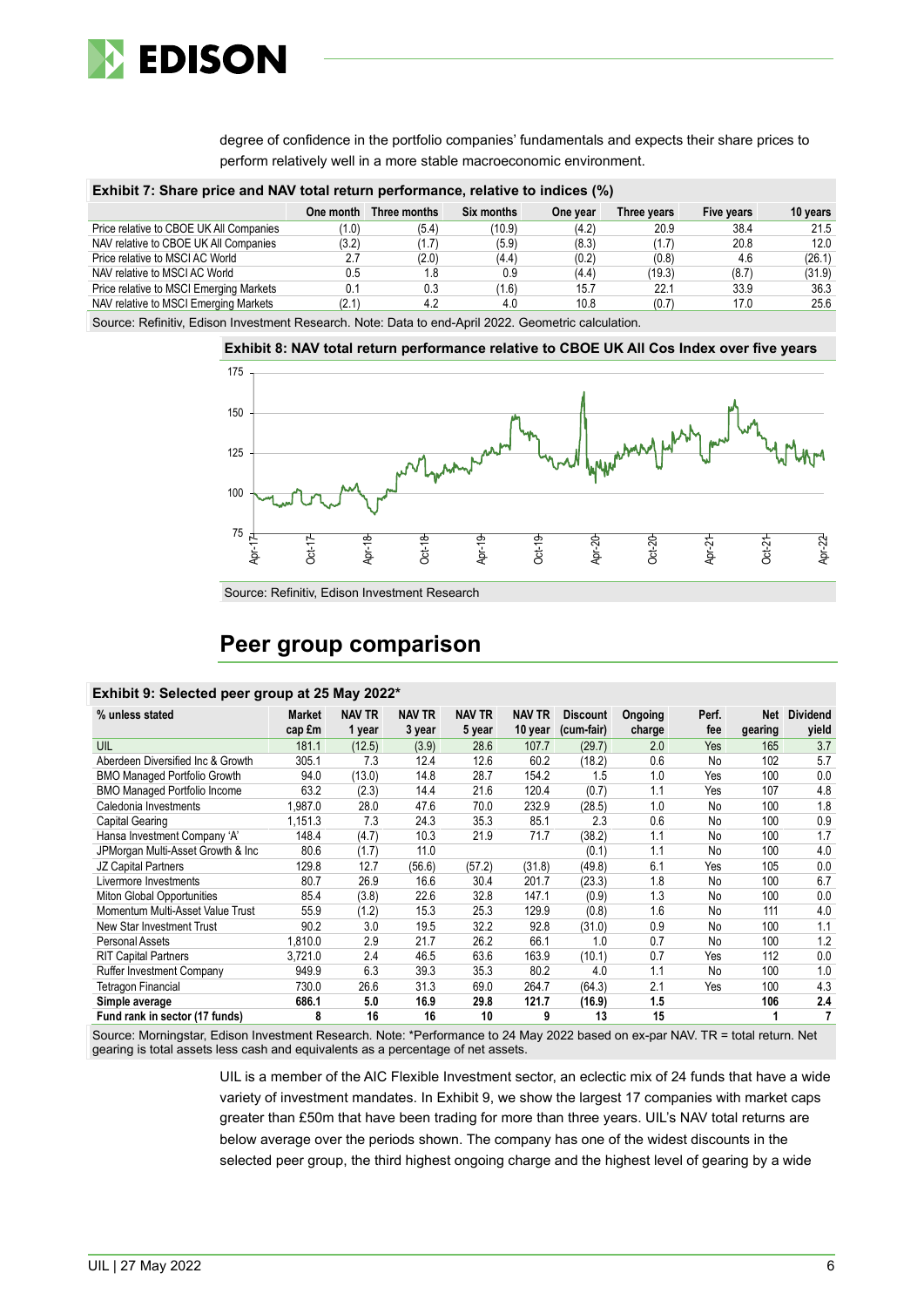# **EDISON**

margin. UIL offers an above-average dividend yield that is currently 1.4pp above the mean of the selected peer group.



## **Dividends: Regular and fully covered by income**

Source: Bloomberg, Edison Investment Research

UIL pays regular quarterly dividends in December, March, June and September. The board aims to at least maintain the total annual distribution, using revenue reserves as required (it also has the flexibility to pay dividends out of capital). In H122, UIL's revenue earnings per share of 3.40p were 26.6% lower than 4.63p in H121, which was partly due to lower receipts from loans to platform companies Somers and Zeta Resources as they were significantly reduced during the period. So far in FY22, two interim dividends of 2.0p per share (c 0.9x covered) have been paid, which are flat year-on-year. At the end of H122, UIL's revenue reserves were equivalent to 14.34p per share, which is c 1.8x the last annual distribution. Barring unforeseen circumstances, the board expects to continue to pay quarterly dividends of 2.0p per share for the balance of FY22. Jillings anticipates that UIL's income will rise in H222 ensuring that the annual dividend is fully covered. Based on its current share price, UIL offers a 3.7% dividend yield.



# **Valuation: Board aspires to a 20% discount**

UIL's shares are currently trading at a 29.7% discount to cum-income NAV, which is narrower than the 33.2% to 37.9% range of average discounts over the last one, three, five and 10 years (based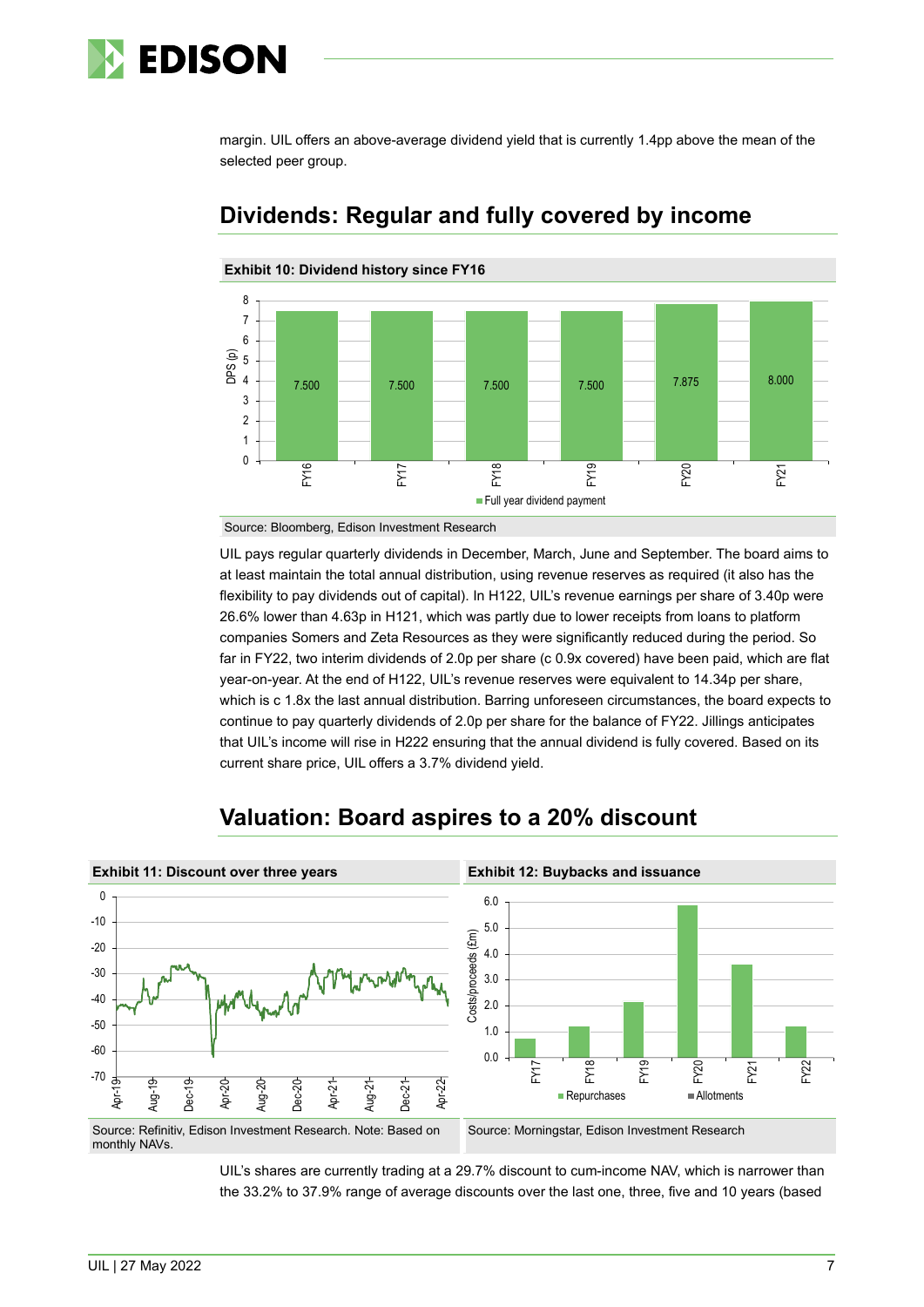

on monthly NAVs). Jillings is frustrated about the company's continued wide discount; however, he acknowledges that it is unlikely to narrow in the near term given the current widespread lack of investor confidence. The manager is hopeful that, over time, the discount can narrow to 20%, helped by share buybacks and continued marketing to existing and potential investors. In H122, c 0.3m shares (c 0.4% of the share base) were repurchased at an average discount of 28.8%.

# **Fund profile: Seeking undervalued assets**

UIL began trading on 20 June 2007 as the successor vehicle to Utilico Investment Trust, which was launched in August 2003 (for more information about the company's history, please see our December 2019 [initiation report\)](https://www.edisongroup.com/publication/seeking-undervalued-assets-across-the-globe/25789). It is a Bermuda-registered company listed on both the Specialist Fund Segment of the London Stock Exchange (which does not have any free float requirements) and the Bermuda Stock Exchange. UIL is managed by ICM Investment Management and ICM (collectively referred to as  $|CM\rangle$ , which has c £3bn of assets directly under management and is responsible for a further c £24bn of assets in subsidiary investments. ICM has more than 70 staff based in offices in Bermuda, Cape Town, Dublin, London, Seoul, Singapore, Sydney, Vancouver and Wellington. Manager Charles Jillings and the rest of the ICM investment team aim to identify and invest in compelling long-term investments across the globe, where their forecast underlying values are not reflected in their current share prices. UIL may invest in shares, bonds, convertibles and other types of securities, including non-investment-grade bonds. Unlisted securities of up to 25% of gross assets at the time of investment are also permitted. Derivative instruments have been used for investment purposes and efficient portfolio management, and at times currency exposure may be hedged. UIL's sector and geographic exposure is unrestricted, but at the time of investment, a single investment may not exceed 30% of gross assets (except for platforms, which may not exceed 50%). The company employs a levered strategy through ZDP shares and a limited amount of bank debt (see Gearing section on page 9). UIL's ZDP shares are listed on the Standard Segment of the Main Market of the London Stock Exchange. At end-April 2022, net gearing (ZDP shares plus borrowings) was 64.5%, which is below the board's targeted maximum of 100%. UIL's performance is benchmarked against a broad UK equity market index. Data from the company show that from inception to the end of April 2022, its NAV total return compounded at a rate of 12.1% pa.

## **Investment process: Long-term perspective**

ICM's investment teams are led by Duncan Saville and Charles Jillings. The other senior members of the team are: Jacqueline Broers, Jonathan Groocock and Mark Lebbell, focused respectively on the telecommunications, utilities and infrastructure sectors; fixed income specialist Gavin Blessing; Dugald Morrison, who covers resources; Jason Cheong and Matt Gould, who focus on technology and emerging technologies; and Alasdair Younie, covering financial services. UIL seeks to generate long-term capital growth by investing in undervalued assets across the globe. Businesses may be under-priced for a variety of reasons including technological change, competition, an inefficient balance sheet, an underperforming management team or a lack of investor interest. Around 80% of UIL's portfolio is invested in four ICM-managed funds, referred to as 'platforms': Somers (financial services), Zeta Resources (natural resources), Utilico Emerging Markets Trust (emerging markets utilities and infrastructure) and Allectus Capital (technology, with a particular focus on fintech). Jillings suggests this approach offers the following benefits:

- **Focused strategy** each platform has a dedicated mandate and the strategy has an objective of finding and implementing attractive investments within these.
- **Dedicated research analysts** for each platform the analysts are focused on understanding existing portfolio businesses and identifying compelling investments.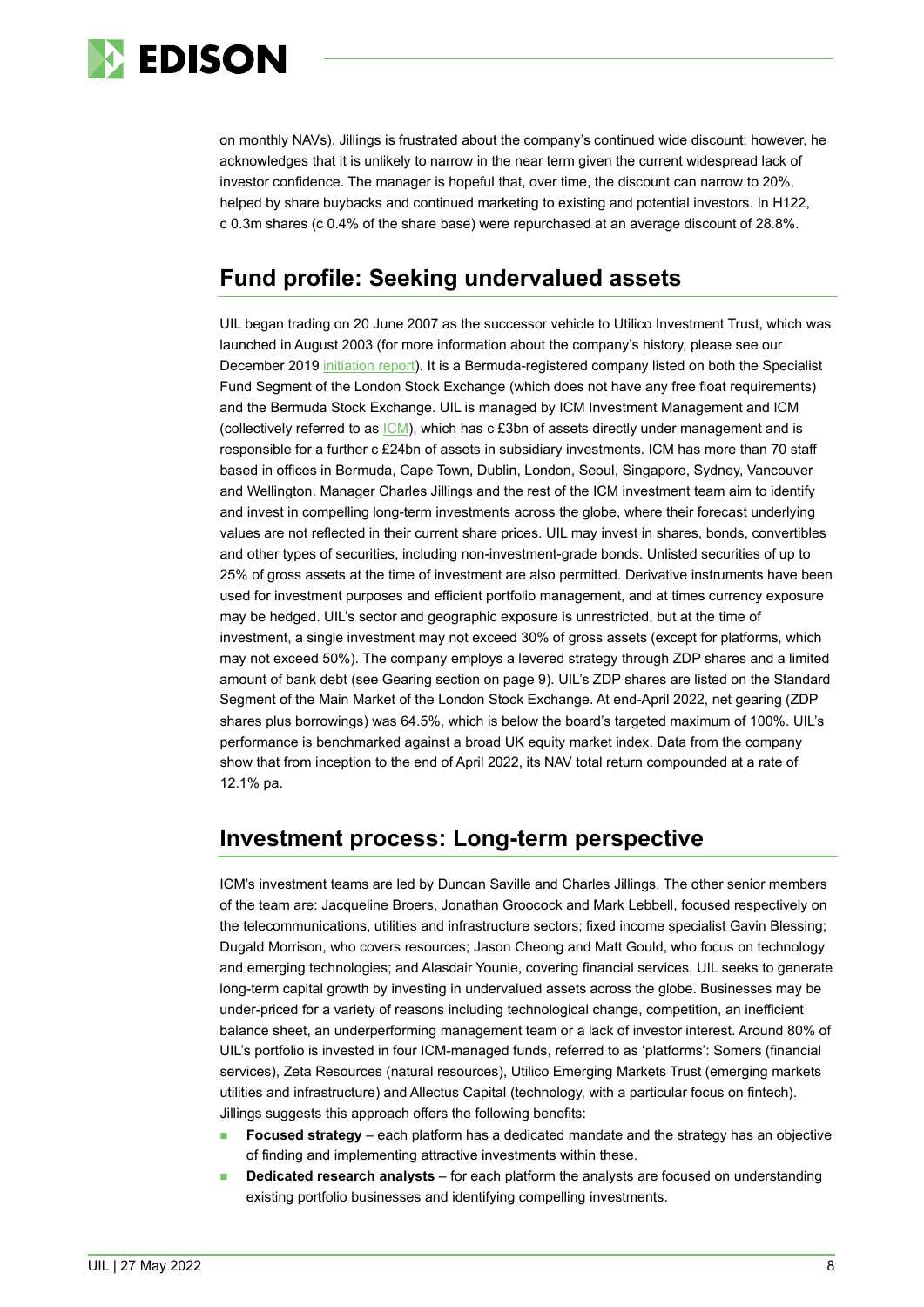

- **Financial support** ability to draw on UIL's support and financial backing.
- **Deep knowledge** utilising ICM's knowledge across many jurisdictions to optimise investment opportunities and undertake corporate finance-led transactions.

The remaining c 20% of the fund is in direct holdings including Australian gold miner Resolute Mining. The manager stresses the importance of supporting investee companies with their capital requirements and says UIL may often be among their largest shareholders, maintaining regular contact with them. There is no limit as to how much of a company UIL can own, and it may sometimes take legal or management control of a firm.

## **UIL's approach to ESG**

ICM is committed to a strong environmental, social and governance (ESG) framework and is taking steps to strengthen its policy and public profile. The company is a signatory of the United Nationssupported Principles for Responsible Investment (PRI). The PRI is an international organisation that works to promote the incorporation of ESG factors into investment decision-making. UIL's board believes it is in shareholders' best interests to consider ESG factors when selecting and retaining investments. In conjunction with assessing the financial, macroeconomic and political drivers when making and monitoring an investment, the manager embeds ESG opportunities and risks into the firm's investment process. Companies are scanned using a rigorous in-depth framework. However, the decision on whether to make an investment is not made on ESG grounds alone. Factors are incorporated into the process in three main ways:

- Understanding in-depth analysis of the important business issues faced by potential and current holdings as well as a deep understanding of the industries in which they operate.
- Integration incorporation of the understanding into full company analysis to ensure there is a clear and complete picture of the investment opportunity.
- Engagement regular communication with investee companies, both virtually and on location, where possible, to discuss and identify any gaps in their ESG policies and to further develop and improve their ESG disclosure and implementation.

The board believes that an analysis of ESG factors helps to enhance the understanding of a company, as these factors affect their business models and their long-term ability to generate sustainable returns. It also enables UIL's investment team to fully question a company's investment potential from a variety of perspectives.

# **Gearing: ZDP shares and bank debt**

UIL follows a levered strategy using ZDP shares and bank debt. It has a £50m senior secured multicurrency revolving facility with Scotiabank Europe, which expires at the end of September 2022. The board stated its commitment to reduce the company's debt and gearing in the FY14 annual report and it has fallen from more than 150% at 30 June 2013 to 60.7% at 31 December 2021. At the end of April 2022, net gearing was 64.5%, which is well below the board's 100% maximum target.

UIL has an exemplary track record of redeeming its 2012, 2014, 2016, 2018 and 2020 ZDP shares; the next redemption date is October 2022. The company's capital structure provides holders with attractive yields and a range of maturity dates, which enables it to realise a smaller number of investments in advance of each redemption date, so is therefore less disruptive to the portfolio. Exhibit 13 shows UIL's current four tranches of ZDP shares spread over seven years; they are issued by UIL Finance, a wholly owned subsidiary of UIL. Over time, the company's capital growth is driving higher ZDP cover, and its financing costs have declined meaningfully in recent years from an average rate of 6.3% at the end of June 2013 to 4.5% at the end of December 2021.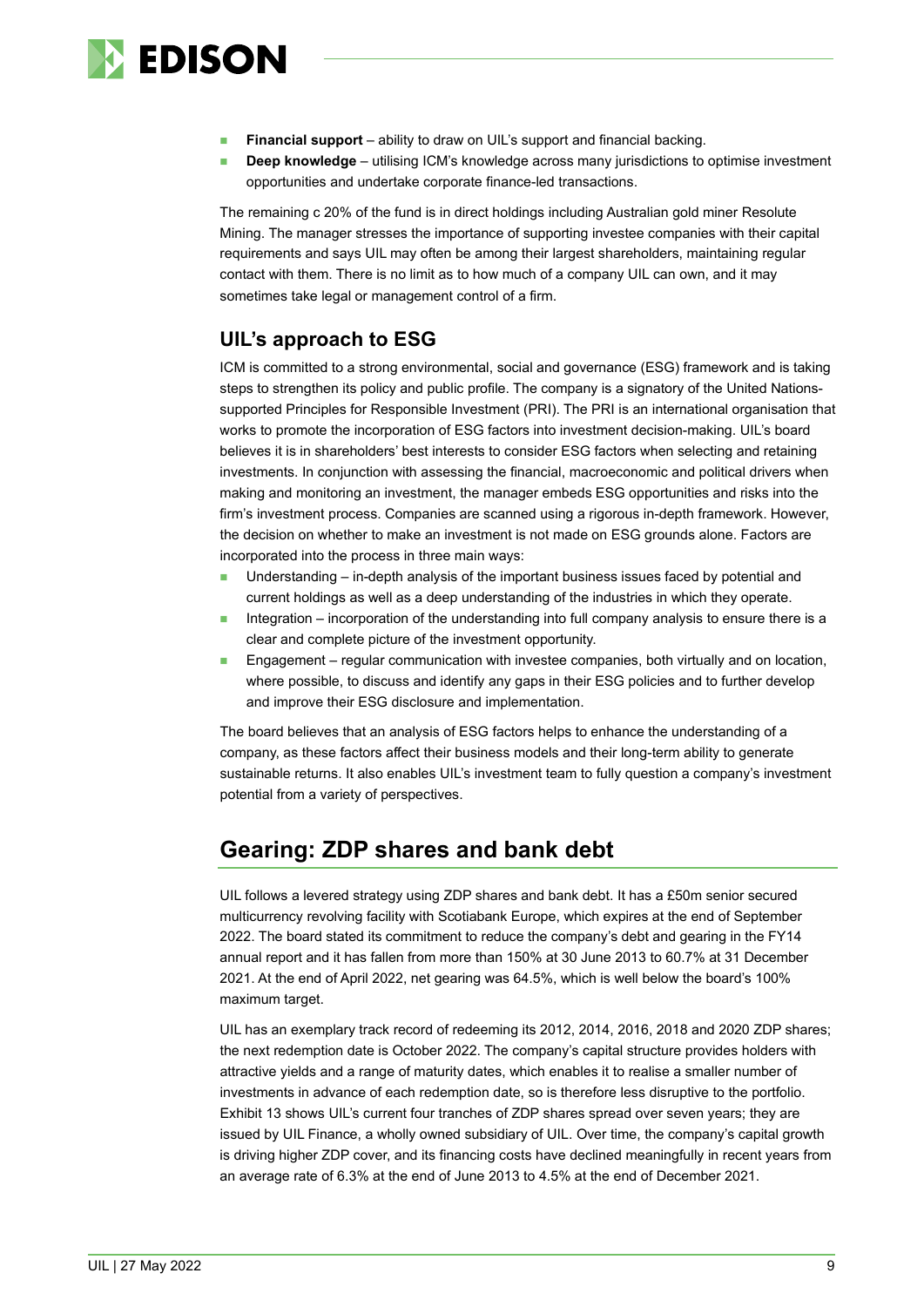

### **Exhibit 13: ZDP shares (at 30 April 2022)**

|                                 | 2022   | 2024   | 2026   | 2028   |
|---------------------------------|--------|--------|--------|--------|
| Accrued capital entitlement (p) | 142.50 | 123.16 | 121.60 | 105.86 |
| Share price (p)                 | 143.50 | 122.50 | 116.00 | 100.00 |
| Premium/(discount) to NAV (%)   | 0.7    | (0.5)  | (4.6)  | (5.5)  |
| ZDP cover $*(x)$                | 4.67   | 3.35   | 2.67   | 2.21   |
| Yield to redemption* (%)        | 4.9    | 5.0    | 6.1    | 6.7    |
| ZDP redemption value (p)        | 146.99 | 138.35 | 151.50 | 152.29 |
| Shares in issue (m)             | 35.6   | 30.0   | 25.0   | 25.0   |
| Ticker                          | UTLF   | UTLG   | UTLH   | UTLI   |

Source: UIL, Edison Investment Research. Note: \*Based on final redemption values.

# **Fees and charges**

ICM receives an annual management fee of 0.5% pa of UIL's total assets less current liabilities (excluding borrowings and excluding the value of all holdings in companies managed or advised by ICM or its subsidiaries from which it receives a management fee), along with 45% of ICM's costs of providing company secretarial services. ICM is entitled to a 15% performance fee on NAV returns over benchmark at the higher of 5.0% or the UK gilt five- to 10-year index post-tax yield plus RPIX inflation. The NAV must exceed the high-water mark NAV from when the performance fee was last paid (adjusted for capital events and dividends paid) and the fee is capped at 2.5% of financial year-end NAV (adjusted for capital events and dividends paid). It is also reduced to take into account any performance fees paid to ICM by companies where UIL is an investor. In H122, UIL's ongoing charges (excluding performance fees) were 2.0%, which were in line with H121. Including performance fees, ongoing charges were 4.2% (H121: 2.9%). UIL's ongoing charges appear high compared with other investment companies as the expense calculation is based on a percentage of average net assets (after the deduction of the ZDP shares).

# **Capital structure**

UIL has 83.8m ordinary shares outstanding, the majority are of which are held by companies associated with ICM manager Duncan Saville or UIL's directors; hence, the free float is c 20%. Over the last 12 months, the company had an average daily trading volume of c 17k shares.



# **The board**

Collectively, UIL's board has experience in a wide range of financial services and the law. David Shillson is considered to be a non-independent director as he is a senior partner of a law firm that